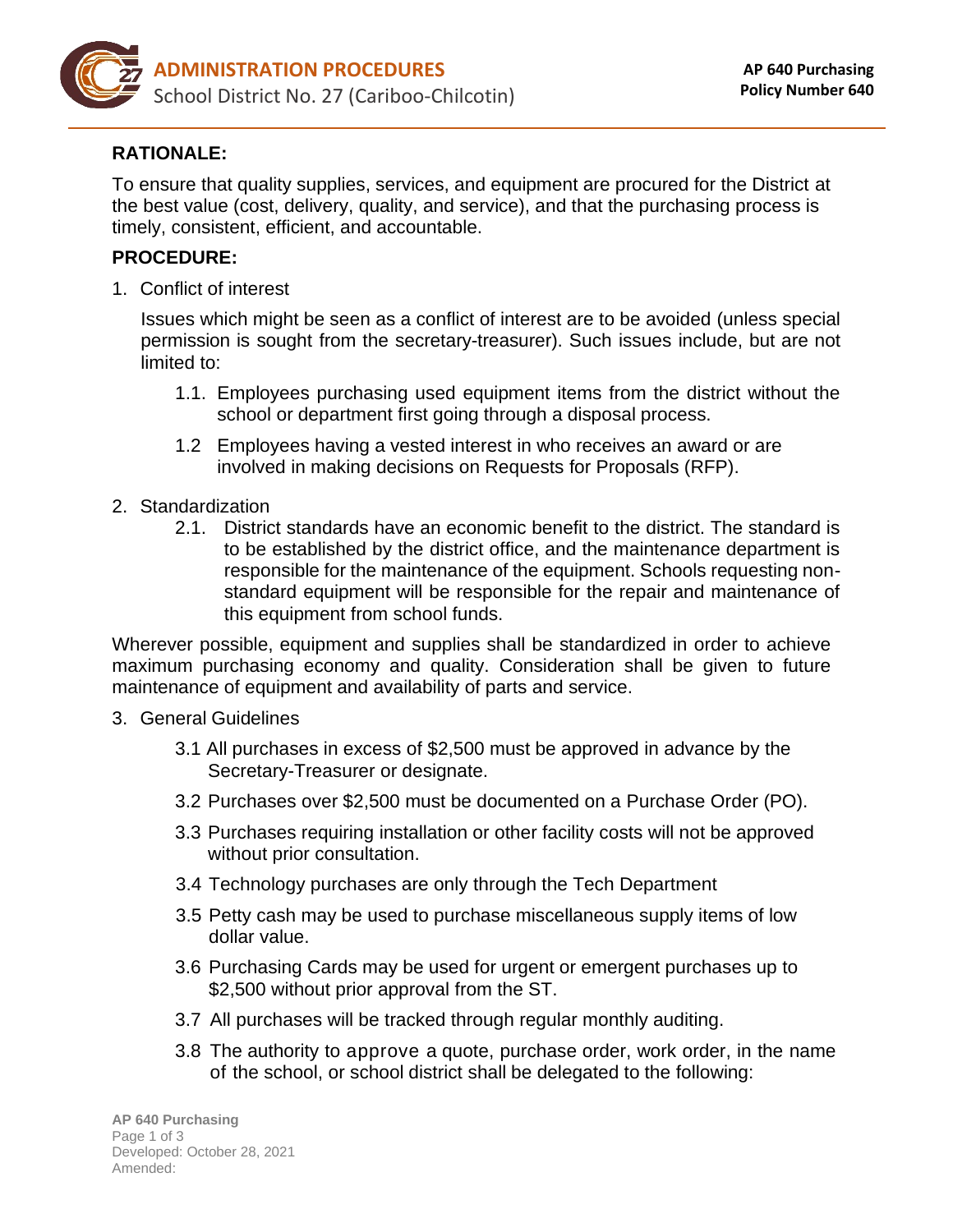- 3.8.1 School Principal
- 3.8.2 Technology Director or Designate
- 3.8.3 Maintenance Manager or Designate
- 3.8.4 Secretary Treasurer
- 3.8.5 Superintendent or Designate
- 3.9 All school purchases need to be completed by May 15th of the current school year.

3.9.1 Special Purpose Funds may be accessed up to June 30th with budget managers' approval.

- 3.10 Budget managers are responsible for ensuring that good value is obtained, and budget provisions are met
- 3.11 Arrangements must be made by the individual initiating the purchase to ensure delivery.
- 3.12 Unless circumstances dictate otherwise, priority willbe given to local business firms within School District No. 27, British Columbia, or Canada, in that order.
- 3.13 Use of the School District purchasing procedures to acquire goods and services for personal use is not permitted.
- 3.14 District staff may initiate reallocation of resources from school to school according toeducational need and extent of use after first discussing with appropriate school administrators. Assets and equipment are the property of the District and are not to be sold between schools.

## 4. Product specifications

Product specifications shall be determined by:

- 4.1. Suitability
- 4.2. Quality
- 4.3. Availability of parts and service
- 4.4. Economy
- 4.5. Delivery time

Products such as desks, chairs and other furniture must be approved by maintenance from an approved vendor list.

5. Cooperative Purchases

Cooperative purchasing will be undertaken with other school, districts and other government bodies for purchasing of items in common where prices are better,quality control is better and there is a savings of administrative time or where the extra administrative time is warranted because of the overall savings.